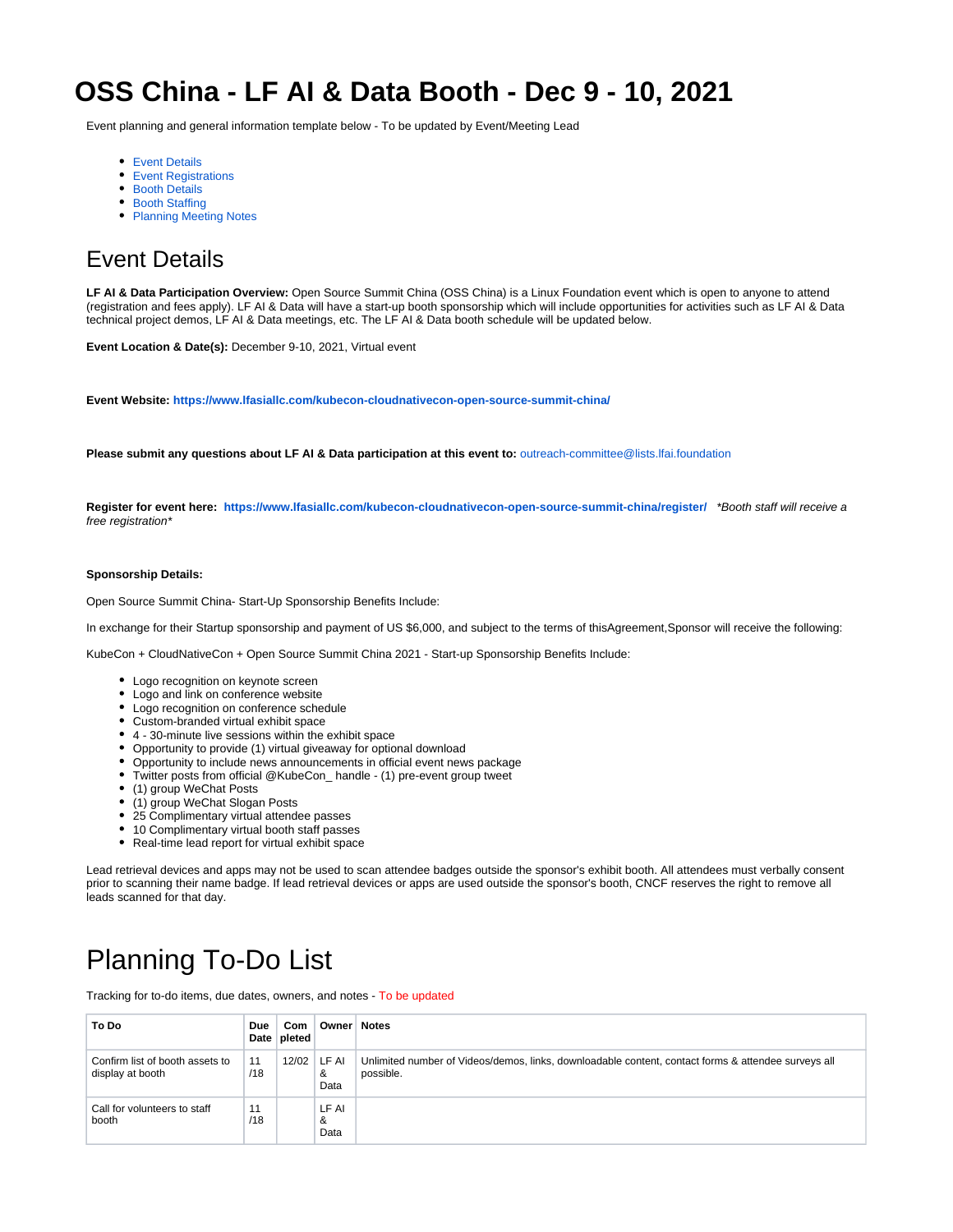| Finalize all content for the<br>booth                     | 12<br>/02 | 12/02 | LF AI<br>&<br>Data | Create and produce any video content, documents, webpages and/or surveys you wish to include in your<br>booth. Content will need to be ready to add to your booth no later than this date. |
|-----------------------------------------------------------|-----------|-------|--------------------|--------------------------------------------------------------------------------------------------------------------------------------------------------------------------------------------|
| Finalize booth staff                                      | 12<br>/02 | 12/02 | LF AI<br>&<br>Data |                                                                                                                                                                                            |
| BOOTH STAFF - Must be<br>registered by this date          | 12<br>/02 | 12/02 | Booth<br>Staff     | The Sponsor Voucher codes are good for (3) complimentary conference registrations based on our<br>Bronze sponsor level. Email the LF AI & Data team for a registration code.               |
| Submit names & email of all<br>booth staff to Events Team | 12<br>/02 | 12/02 | LF AI<br>&<br>Data |                                                                                                                                                                                            |
| Post on social media: https://tw<br>itter.com/LFAIDataFdn |           |       | Booth<br>Staff     | #osssummit and @LFAIDataFdn                                                                                                                                                                |

## <span id="page-1-0"></span>Event Registrations

There are 3 registration passes available for use. To receive a registration pass you must sign up for booth staffing (see below) and be approved by the Event Lead. LF AI & Data staff will then provide the registration link and registration code for use.

|   | <b>Attendee Name</b> | <b>Attendee Email</b>        |
|---|----------------------|------------------------------|
|   | Ofer Hermoni         | oferher@gmail.com            |
| 2 | Erin Thacker         | ethacker@linuxfoundation.org |
| 3 |                      |                              |

### <span id="page-1-1"></span>Booth Details

**Please note: Open Booth Hours may change based on the conference session schedule.** 

**Booth Location:** Virtual - MeetingPlay platform

**Open Booth Hours:** 9:00 - 16:00 CST +8

### <span id="page-1-2"></span>Booth Staffing

**Please note: All booth staff must be registered for OSS China. If you are staffing the booth, please reach out to LF AI & Data staff for a free registration code.** 

Booth staffing will require you to log into the OSS China virtual platform and be available to chat with attendees and and answer questions in our virtual booth.

The booth will also include downloadable information on the LF AI & Data Foundation, including how to Get Involved, links to our projects, etc.

#### **Thursday, December 9:**

#### • TBD

| <b>Time Slot</b>                                   | <b>Staff Name(s)</b> | <b>Staff Email(s)</b> |
|----------------------------------------------------|----------------------|-----------------------|
| 9:00 CST/5:00 pm PST - 11:00<br>CST/7:00 pm PST    | Ofer Hermoni         | oferher@gmail.com     |
| 11:00 CST/7:00 pm PST - 13:<br>00 CST/9:00 pm PST  |                      |                       |
| 13:00 CST/9:00 pm PST - 15:<br>00 CST/11:00 pm PST |                      |                       |

#### **Friday, December 10:**

#### • TBD

| <b>Time Slot</b>                                | <b>Staff Name(s)</b> | <b>Staff Email(s)</b> |
|-------------------------------------------------|----------------------|-----------------------|
| 9:00 CST/5:00 pm PST - 11:00<br>CST/7:00 pm PST |                      |                       |